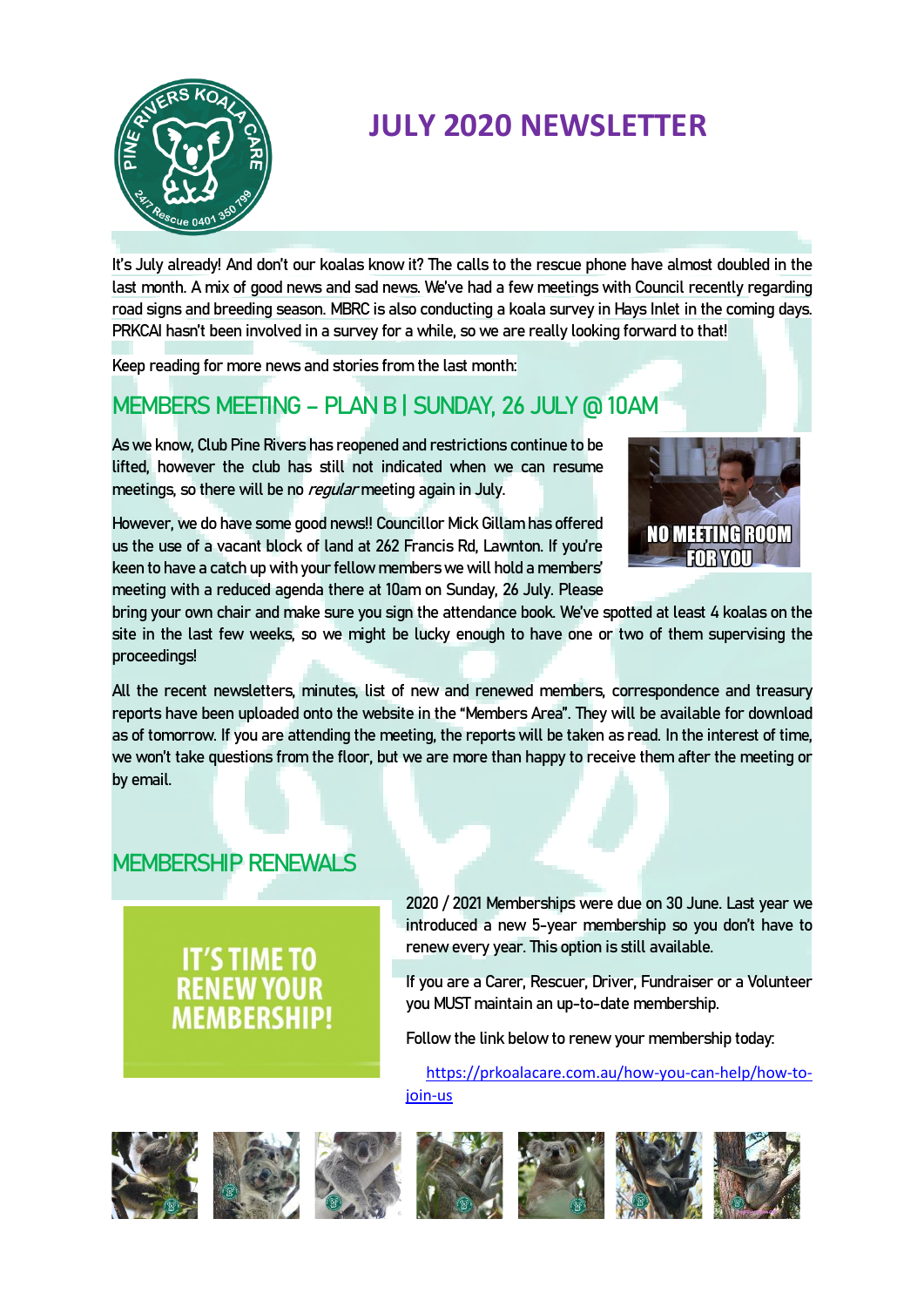# RESCUE NEWS

### MEET DURHAM FROM BRAY PARK

This unique looking older gentleman is Durham. He was rescued from Bray Park in poor condition back in May and spent about 2 months at the Australia Zoo Wildlife Hospital.

It is estimated that Durham is about 10 years old and is a little bit past his prime. On Friday, 10 July he was given the all clear and returned home to live out the rest of his life in the wild.

Normally Durham would have been given an ear tag at the wildlife hospital, but as you can see he has a very unusual set of ears and they couldn't put one in!

If you see Durham in your travels, please let us know.



### RESCUE STATISTICS

| <b>JUNE 2020</b>           |                |                             |  |  |  |
|----------------------------|----------------|-----------------------------|--|--|--|
| <b>Koala Calls</b>         | 133            | <b>Other Wildlife Calls</b> |  |  |  |
|                            |                |                             |  |  |  |
| Sighting / Healthy         | 109            | <b>Bat</b>                  |  |  |  |
| <b>Advice Given</b>        | $\overline{2}$ | <b>Bird</b>                 |  |  |  |
| <b>Hospital Visit</b>      | 9              | Echidna                     |  |  |  |
| Passed onto                | $\overline{0}$ | Macropod                    |  |  |  |
| <b>Catch &amp; Release</b> | 7              | Possum / Glider             |  |  |  |
| <b>Deceased</b>            | 6              | <b>Reptile</b>              |  |  |  |

# GABBI GOES HOME AFTER BEING TREATED FOR CYSTITIS – TWICE!



This sweet little girl is Gabbi from Kallangur. Weighing in at a tiny 3.5 kilos, Gabbi is the cutest little thing! Poor Gabbi has now been to hospital twice to be treated for cystitis. The good news is that she has fully recovered and has been released to live her best life in her home range.

35

 $\mathbf{1}$ 5  $\mathbf{1}$  $\overline{7}$ 20  $\overline{1}$ 

If you have a news story you want to share, please email [vicepresident@prkoalacare.com.au](mailto:vicepresident@prkoalacare.com.au)

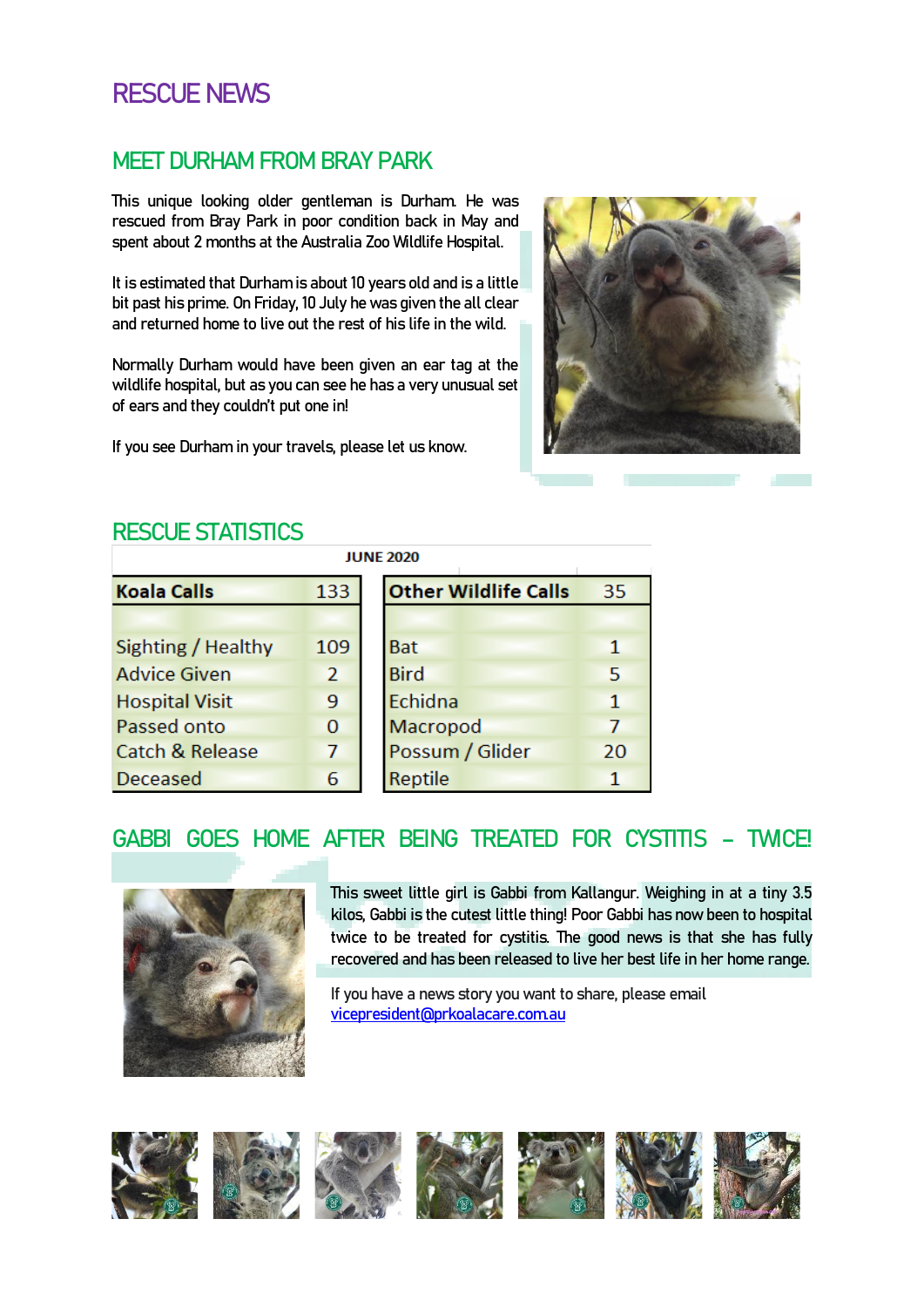# PHOTOS FOR 2021 CALENDARS!

It's time to start thinking about our 2021 calendars. We have so many great photographers (and photogenic wildlife of course) in our association so we will be using photos taken by our members for the 3<sup>rd</sup> year in a row. This year we will be doing one calendar dedicated to koalas and one dedicated to all other wildlife.

If you are keen to have your photo featured in the calendar, please send your entries to:



[advocacy@prkoalacare.com.au](mailto:advocacy@prkoalacare.com.au) by 19 August 2020.

We'd love to include every photo but we may have to vote! Here are the Ts & Cs:

All photos must have been taken in the Moreton Bay region. All photos must have been taken by the person entering them. All wildlife must be 'wild' (ie. no cages, no animals in care)

Happy snapping!

# VOLUNTEER ROLES AVAILABLE

If you have a few hours to spare each month, and you want to help our wildlife but you're a bit unsure about being a rescuer, why not consider becoming a hotline operator or an ambulance driver? If you're interested in helping out in either of these roles, contact Natasha or Brittany on the email addresses below. Full training is provided.

Natasha[: events@prkoalacare.com.au](mailto:events@prkoalacare.com.au) Brittany: [rescue@prkoalacare.com.au](mailto:rescue@prkoalacare.com.au)

# TREE PLANTING AT ROB AKERS RESERVE



Today a group of our volunteers planted 480 trees at Rob Akers Reserve as part of National Tree Day. Moreton Bay Regional Council provided us with funds to hold a community tree planting event. However, due to the COVID-19 restrictions we were forced to make a it a 'group' event and limit the numbers so we could comply with the restrictions. The weather was perfect, and a great day was had by all. Our future koalas will love these trees in years to come!

Thank you to our dedicated volunteers and to Moreton Bay Regional Council for your support of this event.

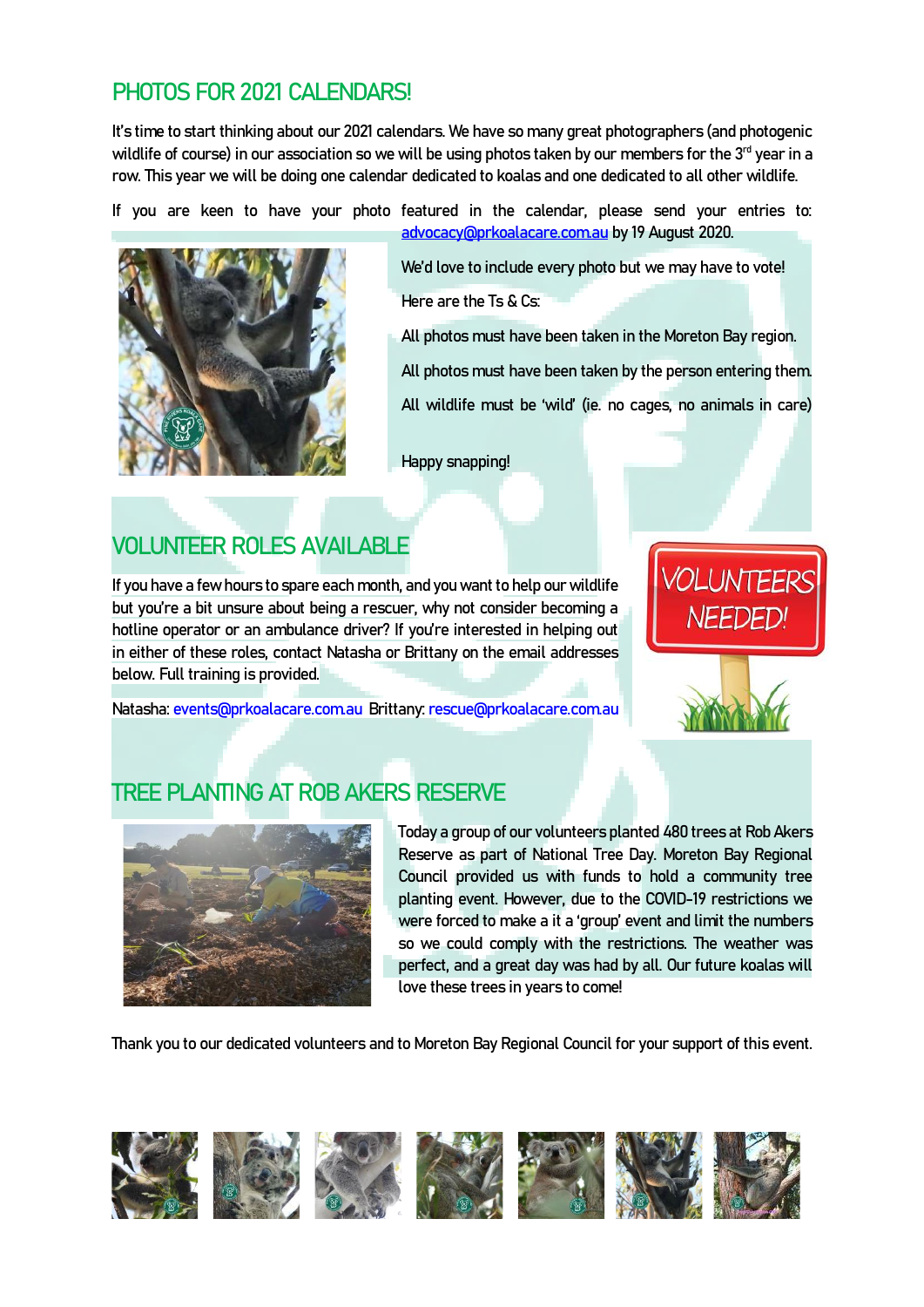# CARER NEWS

## SO YOU WANT TO BE A WILDLIFE CARER?

Thank you to all the existing carers who have responded to requests for information recently. If you are interested in becoming a carer with Pine Rivers Koala Care please reach out to our helpful Lead Wildlife Carers, Sally and Brett to find out more. They can chat to you about your experience, knowledge, availability and facilities, and hopefully match you up with some of our special wildlife to care for, or set you on the right path for training and / or workshops. At last count we had 113 animals in care under our rehabilitation permit, so we are always need of experienced carers.

You can catch Sally and Brett on [carer@prkoalacare.com.au](mailto:carer@prkoalacare.com.au)

Caring for wildlife is not for the fain hearted! It is the carer's responsibility to advise the Lead Carers of any wildlife you receive into care, and how many animals you are caring for at any given time. The fines for non-compliance are substantial – up to \$9,000. Our carers are so vital to our organisation (we wouldn't exist with you!) and we want to help you help us to do the right thing.

Remember that you must be a current member (and complete the "Rehabilitation Permit Authorisation" form, which will outline the animals you are permitted to care for) to receive your carers permit each financial year. If you let your membership lapse, your permit will be invalid.

# MORE PHOTOS FROM THE TREE PLANTING DAY – THANKS LUIS!